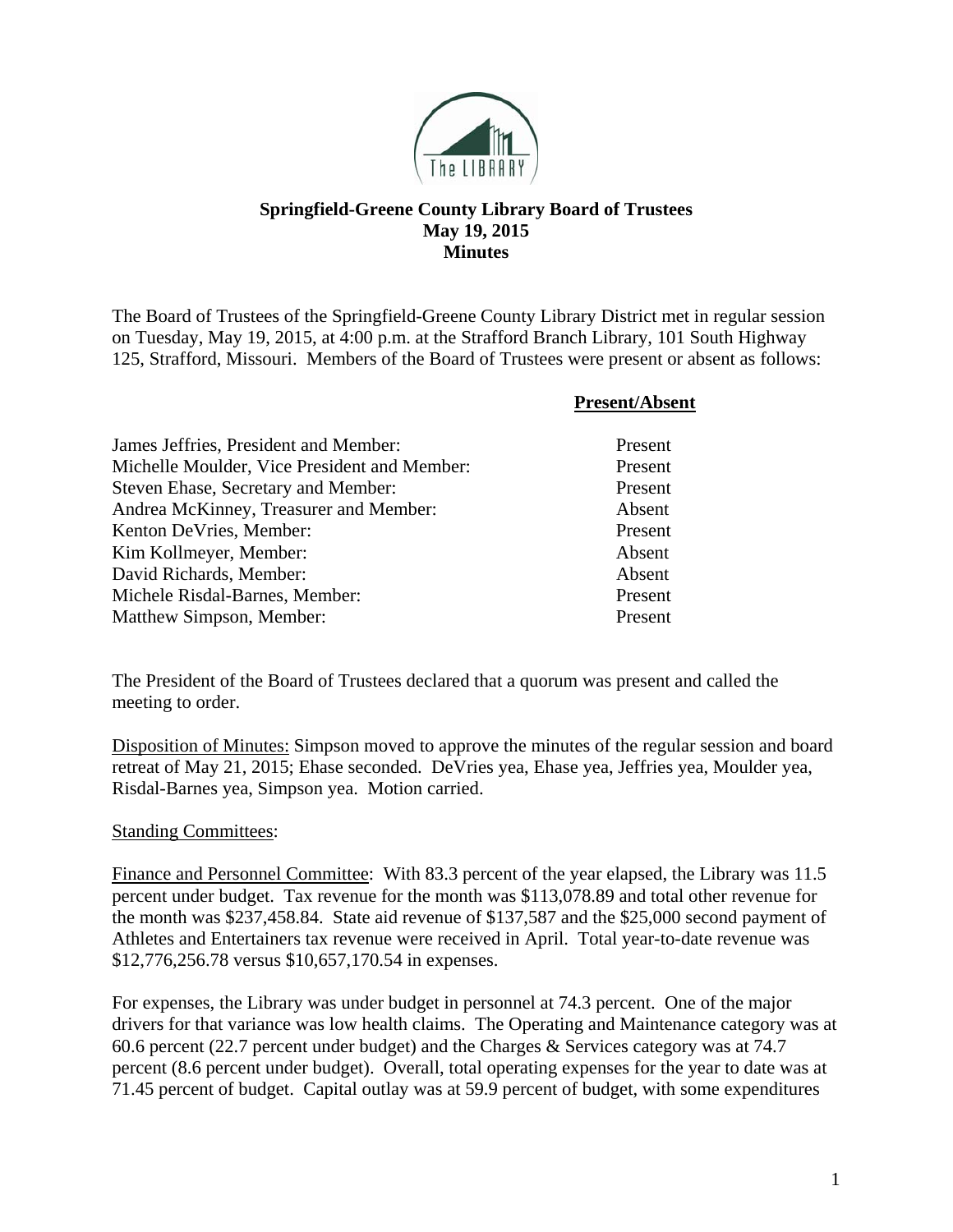expected in the last two months of the budget year. Bond principal and interest payments were finished for the year. Total revenues for the month were \$350,537.73 with expenses for the month at \$905,781.42. Year-to-date revenues of \$12.8 million versus expenses of \$10.7 million leaves a surplus of \$2.1 million. This is a comparable cash position to last year. On the balance sheet, operating cash will be reported without the inclusion of the reserve account, which will be considered emergency cash and not operating cash. The total cash position was at \$8.6 million.

Buildings and Grounds Committee: Risdal-Barnes reported on the committee meeting:

- At the Midtown Carnegie Branch, the last of the refurbished stained glass panels will be installed soon.
- New circulation and reference desks will be installed at the Midtown Carnegie Branch.
- The south main entrance steps to the Midtown Carnegie Branch will be replaced.
- The Library Center parking lot has been restriped.
- The contract for the option on the property next to the Library Center will require an email vote from the board to extend the term.
- At the Library Station, the new fence behind the property has been an effective barrier.
- There are new sinks in the public restrooms at the Library Station.
- The parking lot at the Library Station has been restriped.
- Research for the fence at the Library Station brought to light a clause from the lease that states that the Library was supposed to be billed for its share of the real property taxes. Negotiations are ongoing to work the matter out with Empire Bank.

Programs-Services-Technology Committee: Simpson reported on the meeting at the Park Central Branch Library. Branch Manager Kristin Bennett conducted a tour and highlighted the CPTED and other design measures taken by the Library to make the branch more inviting, calm, and safe. These measures have also resulted in an increase in circulation statistics.

Preliminary Budget Presentation: Cooper presented the preliminary budget. Tax revenues were forecasted at 3.0 higher. State aid was projected to be \$100,000 less in 2015-2016 since the rate will decrease from 50 cents per capita to 13 cents per capita. Athletes and Entertainers tax money is projected to be \$55,000. The REAL funds were not yet known. For other revenue projections, fines were predicted to fall off slightly, but out-of-county fees were predicted to be slightly up. Copy machine revenue and passport revenue were also projected higher, especially passports, set at \$80,000.

Personnel costs were increased to provide for raises, which would occur at each employee's review time. Personnel in the proposed budget constituted 61 percent of the budget. Collections were at the targeted 20 percent of the total budget. Utilities were projected to increase by 5 percent, an estimate based on input from City Utilities. Building rental costs were increased to accommodate temporary quarters for the Brentwood branch renovation. Cooper's personal goal is to begin renovations at Brentwood in April, 2016. Programs budgeting was flat, and the travel and training budget was decreased. Expenses were classified as either ongoing operating or one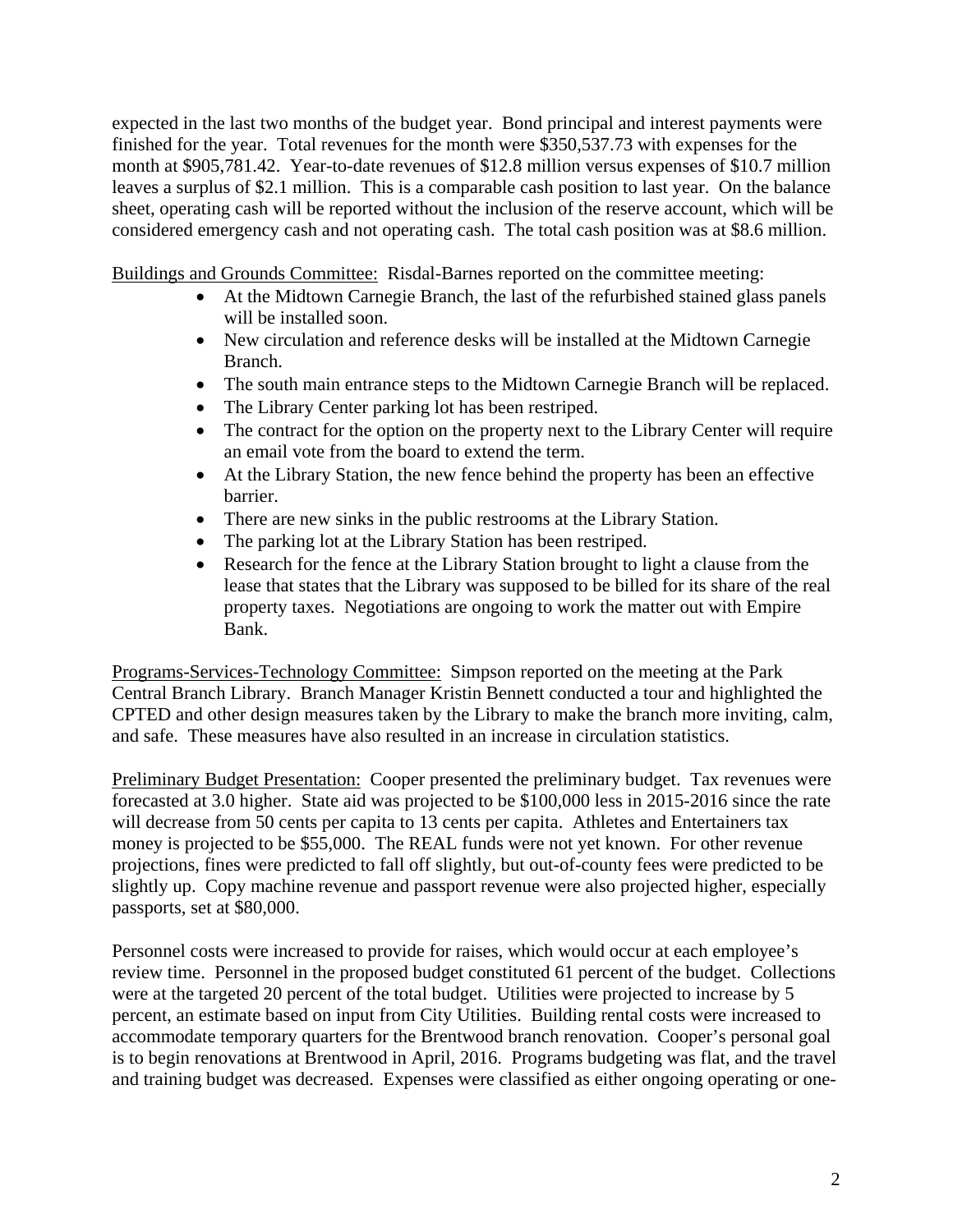time expenses as a method to balance current revenue with current, ongoing operating expenses, and a cash flow budget was provided.

Report of the Director:

- The Friends of the Library book sale in April took in a gross sales amount of \$129,940.14.
- The state budget for FY15-16 has been passed and signed by Governor Jay Nixon. Athletes & Entertainers tax money is budgeted the same but REAL funds are reduced from \$3,109,250 to \$2 million. State aid is reduced from 50 cents per capita to 13 cents per capita.
- A Chapter 99 abatement for the historic Patterson House will go before the City Council.
- The Library will receive two LSTA grants: \$22,072 for a Midtown Carnegie Branch Self-Service Upgrade and \$74,694 to continue the digitization project Over There: Missouri and the Great War.
- Hoopla now offers e-books and comic books through its digital platform.
- The Library Station has been approved by the State Department to become a Passport Acceptance Center. The launch date is planned for June 8, 2015.
- The Library is a partner in the city-sponsored Springfield Community Listen project. Staff are attending the scheduled meetings in northwest neighborhoods. After the last meeting on May 21, Library staff will meet together to share and discuss library services related to community needs. Library staff will also attend follow-up meetings with the other community partners.
- The Library's Summer Reading Program will feature a "Be A Hunger Hero" food drive in partnership with Ozarks Food Harvest. Unlike Food for Fines, the drive will not involve fine forgiveness.
- Springfield's Passport to Healthy Living highlights community resources for mental and physical health. The program runs May 26 through August 8. Program "passports" can be picked up at the Library Center, Library Station, Midtown Carnegie Branch and several park locations. Partners in the project include AARP in Springfield, Springfield-Greene County Park Board, Community Partnership of the Ozarks and the City of Springfield.
- Cooper noted that the Library benefits a wide range of people in the community, from children at early literacy story times to Edge Community Technology Center tutorials for job-seekers.

Foundation Update: Richardson reported that the Brentwood capital campaign steering committee has agreed to a September 20, 2015 kickoff for the public phase. There will be a block party type of event, and Community Relations will create a communication plan. In the meantime, the fundraising effort needs to bring in from \$400,000 to \$500,000 in the next four months. The campaign stands at just under \$1.3 million. The one-day Give Ozarks event to benefit the Annie Busch Early Literacy Fund was successful in raising about \$3,600 to \$3,800 in addition to the donation from Youth Services personnel from the proceeds of Racing to Read MOSL workshops in the amount of \$13,246.14. The event also generated a \$5,000 match plus a prize of \$500 for being in 3<sup>rd</sup> place. The Annie Busch Fund now has over \$31,000 and qualifies as an endowment since it is over \$10,000.